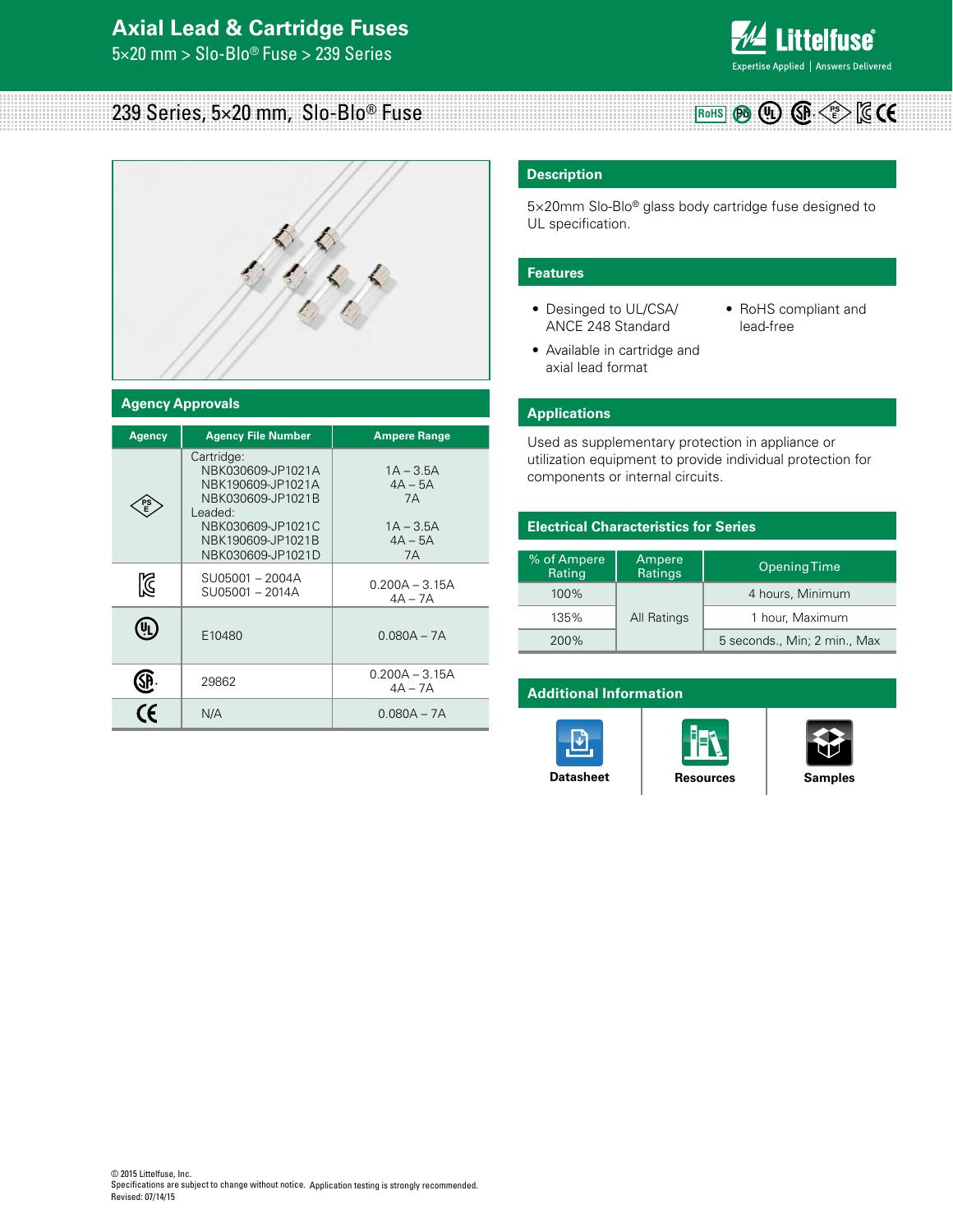

5×20 mm > Slo-Blo® Fuse > 239 Series

<u> 11. mart - Andreas Andrews, American american american american american american american american american</u>

|          |                                    | Voltage |                        | <b>Nominal Cold</b>  | <b>Nominal</b>                                | <b>Agency Approvals</b>   |              |          |              |          |
|----------|------------------------------------|---------|------------------------|----------------------|-----------------------------------------------|---------------------------|--------------|----------|--------------|----------|
| Amp Code | Amp Rating<br>Rating<br>(A)<br>(V) |         | Interrupting<br>Rating | Resistance<br>(Ohms) | <b>Melting</b><br>$12$ t (A <sup>2</sup> sec) | (U)                       | ®.           | FS<br>E  | $\mathbb{Z}$ | CE       |
| .080     | 0.08                               | 250     |                        | 28.1750              | 0.02500                                       | $\times$                  |              |          |              | $\times$ |
| .100     | 0.1                                | 250     |                        | 17.3425              | 0.05500                                       | X                         |              |          |              | X        |
| .125     | 0.125                              | 250     |                        | 11.6000              | 0.08500                                       | $\times$                  |              |          |              | X        |
| .150     | 0.15                               | 250     |                        | 8.1000               | 0.13000                                       | X                         |              |          |              | X        |
| .200     | 0.2                                | 250     |                        | 3.8725               | 0.16500                                       | $\times$                  | X            |          | $\times$     | X        |
| .250     | 0.25                               | 250     |                        | 3.0700               | 0.34000                                       | $\times$                  | X            |          | $\times$     | $\times$ |
| .300     | 0.3                                | 250     | 35A @ 250 VAC          | 2.3000               | 0.61500                                       | $\times$                  | $\times$     |          | $\times$     | $\times$ |
| .400     | 0.4                                | 250     | 10000A @ 125 VAC       | 1.4750               | 2.02000                                       | X                         | X            |          | $\times$     | X        |
| .500     | 0.5                                | 250     |                        | 0.9090               | 1.98500                                       | $\times$                  | $\times$     |          | $\times$     | X        |
| .600     | 0.6                                | 250     |                        | 0.6990               | 2.41500                                       | X                         | X            |          | X            | X        |
| .700     | 0.7                                | 250     |                        | 0.5375               | 4.12000                                       | $\times$                  | $\times$     |          | $\times$     | $\times$ |
| .750     | 0.75                               | 250     |                        | 0.4710               | 5.42500                                       | X                         | X            |          | $\times$     | X        |
| .800     | 0.8                                | 250     |                        | 0.4155               | 7.56500                                       | $\times$                  | $\times$     |          | $\times$     | X        |
| 001.     | 1                                  | 250     |                        | 0.2965               | 11.29500                                      | X                         | X            | X        | X            | X        |
| 1.25     | 1.25                               | 250     |                        | 0.1980               | 19.52500                                      | $\times$                  | $\times$     | $\times$ | $\times$     | $\times$ |
| 01.6     | 1.6                                | 250     |                        | 0.1205               | 30.43000                                      | $\times$                  | $\times$     | $\times$ | $\times$     | $\times$ |
| 002.     | $\overline{2}$                     | 250     |                        | 0.0943               | 50.58500                                      | $\times$                  | $\times$     | $\times$ | $\times$     | X        |
| 02.5     | 2.5                                | 250     | 10000A @ 125 VAC       | 0.0583               | 79.70500                                      | $\times$                  | $\mathsf{x}$ | $\times$ | X            | X        |
| 003.     | 3                                  | 250     | 100A @ 250 VAC         | 0.04877              | 129.51000                                     | $\times$                  | $\times$     | $\times$ | $\times$     | X        |
| 3.15     | 3.15                               | 250     |                        | 0.0414               | 128.05000                                     | $\times$                  | X            | X        | $\times$     | $\times$ |
| 03.2     | 3.2                                | 250     |                        | 0.0385               | 128.05000                                     | $\times$                  |              | X        |              | X        |
| 03.5     | 3.5                                | 250     |                        | 0.0370               | 128.05000                                     | $\times$                  |              | X        |              | $\times$ |
| 004.     | $\overline{4}$                     | 125     |                        | 0.0312               | 270.703                                       | $\times$                  | $\times$     | X        | $\times$     | $\times$ |
| 005.     | 5                                  | 125     | 10000A @ 125 VAC       | 0.0199               | 302.836                                       | X                         | X            | X        | X            | $\times$ |
| 007.     | $\overline{7}$                     | 125     |                        | 0.0114               | 305.758                                       | $\boldsymbol{\mathsf{X}}$ | X            | X        | $\mathsf X$  | $\times$ |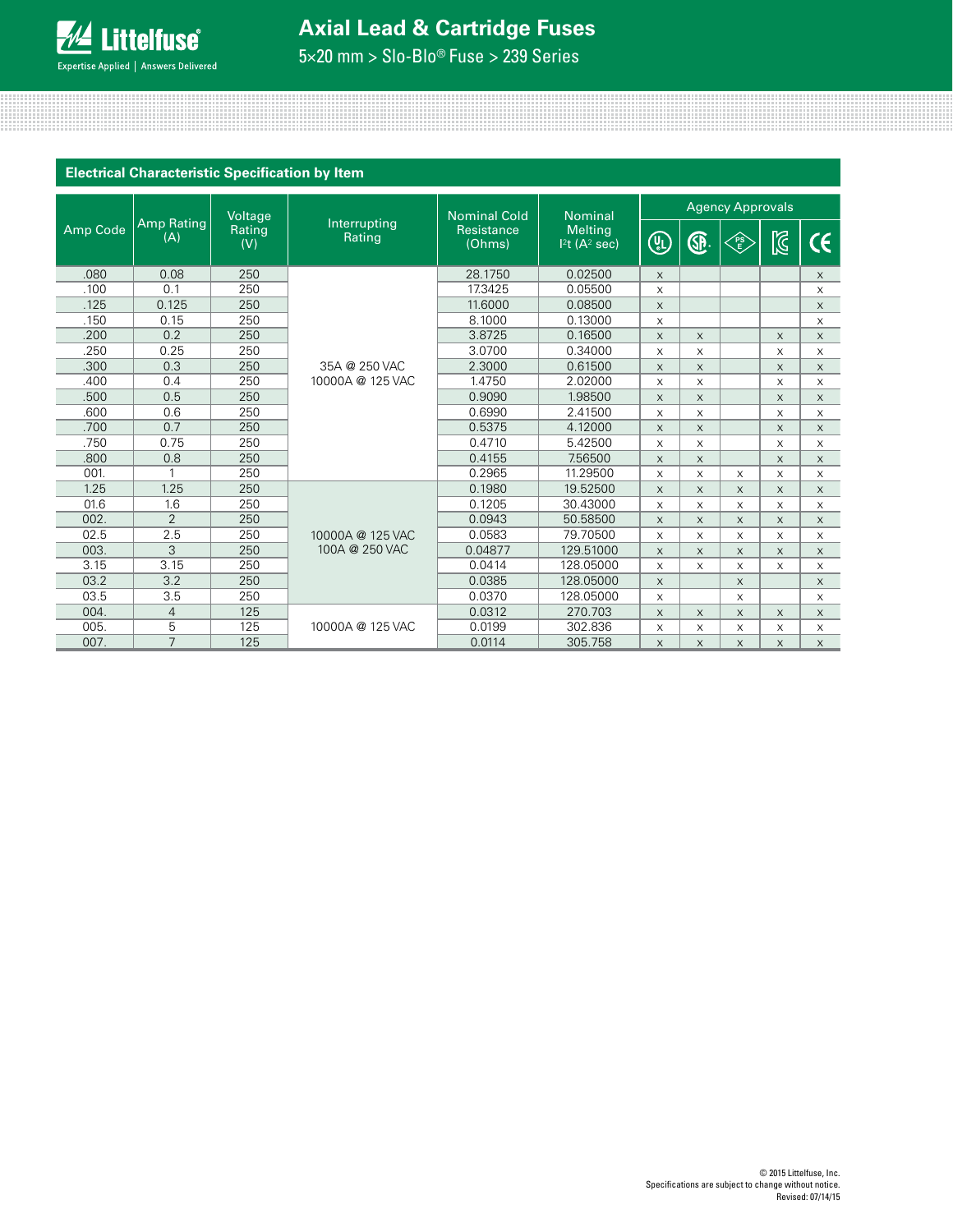5×20 mm > Slo-Blo® Fuse > 239 Series







Note:

Rerating depicted in this curve is in addition to the standard derating of 25% for continuous operation.



#### **Soldering Parameters - Wave Soldering**



### **Recommended Process Parameters:**

| <b>Wave Parameter</b>                                | <b>Lead-Free Recommendation</b>   |  |  |
|------------------------------------------------------|-----------------------------------|--|--|
| Preheat:<br>(Depends on Flux Activation Temperature) | (Typical Industry Recommendation) |  |  |
| Temperature Minimum:                                 | $100^{\circ}$ C                   |  |  |
| Temperature Maximum:                                 | $150^{\circ}$ C                   |  |  |
| Preheat Time:                                        | 60-180 seconds                    |  |  |
| Solder Pot Temperature:                              | 260°C Maximum                     |  |  |
| Solder DwellTime:                                    | 2-5 seconds                       |  |  |

### **Recommended Hand-Solder Parameters:**

Solder Iron Temperature: 350°C +/- 5°C Heating Time: 5 seconds max.

**Note: These devices are not recommended for IR or Convection Reflow process.**